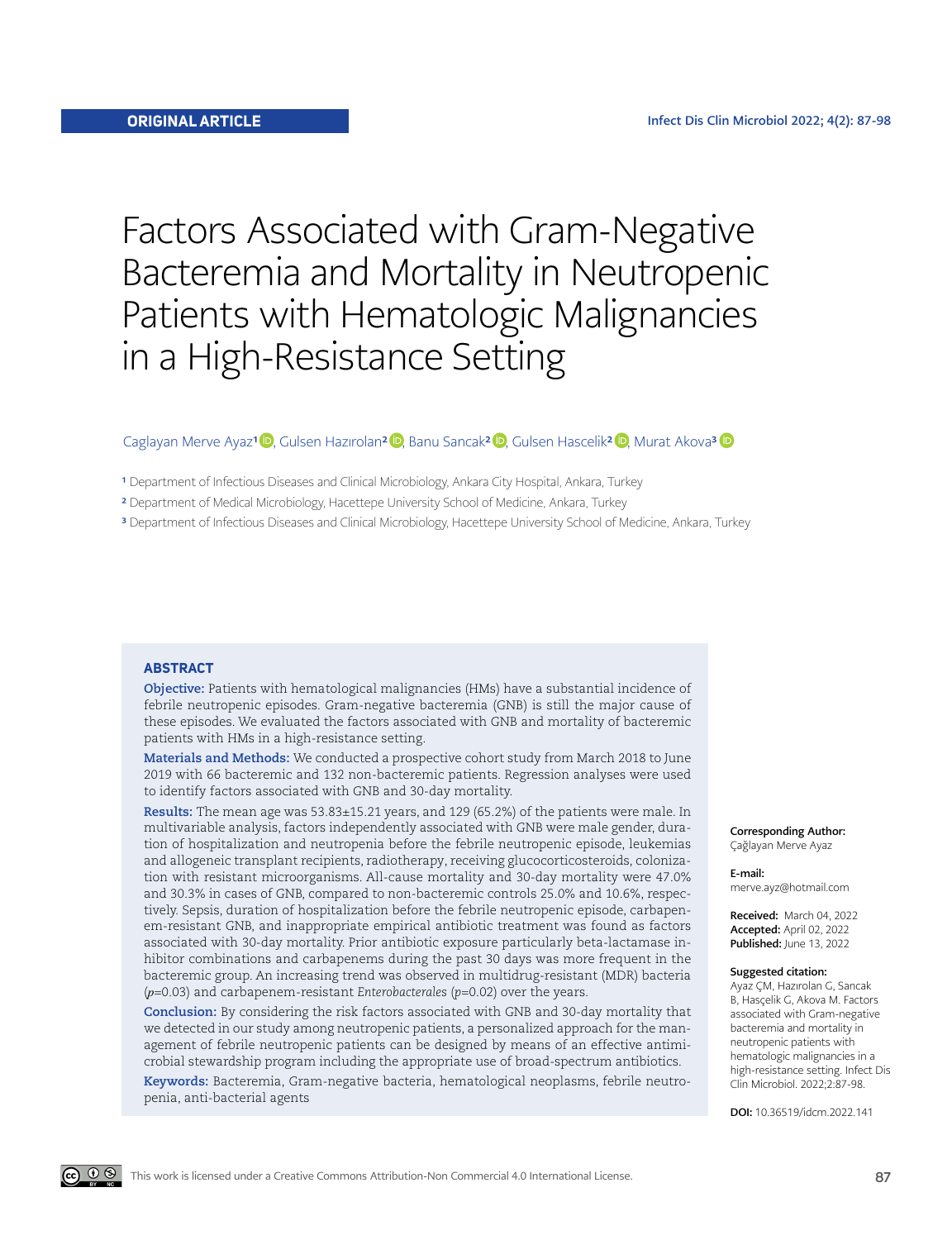#### **INTRODUCTION**

**The number of patients with hematological malignancies (HMs) and those undergoing hematopoietic stem cell transplantation** malignancies (HMs) and those undergoing hematopoietic stem cell transplantation (HSCT) has been on rise during the last three decades. Febrile neutropenia (FN) is the most common complication in this specific patient group and requires urgent intervention (1).

Bacteremia are a significant cause of neutropenic fever and severe complications in patients with HMs, causing delays in chemotherapy, longer hospitalizations, increased health care expenditures, and higher mortality and morbidity rates (2, 3). Bacteremia is generally seen in patients with prolonged and severe neutropenia, ranging from 11% to 38% depending on the use of prophylactic antibiotics (2- 5). The overall mortality rates of bacteremia in patients with HMs vary from 12% to 42% (6, 7).

In recent years, changes in the epidemiology of bacteremia have been observed according to geographical regions and even between hospitals in the same location (8). Gram-negative (GN) bacteria have still been reported as the prevalent cause in recently published studies (2, 8-10). Bacteremia with resistant GN bacteria (e.g., carbapenem-resistant *Enterobacterales* (CRE) and multidrug-resistant (MDR) *Pseudomonas aeruginosa* and *Klebsiella pneumoniae*) have become a considerably significant problem in this fragile group (11, 12). Turkey has one of the highest bacterial resistance rates in Europe, thus this epidemiology may adversely affect the management of patients with FN (13).

In this study, we aimed to investigate the factors affecting the development of GNB and compare mortality rates among bacteremic and non-bacteremic patients with HMs with or without HSCT in a high-resistance setting.

# **MATERIAL AND METHOD** Setting and Data Collection

This study was performed at Hacettepe University Hospitals, which is a reference center for autologous and allogeneic HSCT in Turkey. Data collected from hospital files of patients and the laboratory database included; age, gender, comorbidities, underlying HMs, treatment response, type/timing of HSCT (autologous or allogenic), graft-versus-host disease, treatment with antibiotics/steroids/monoclonal antibody within the last three months, antibiotic prophylaxis, prior hospitalization (within the last three months), prior bacteremia within the last three months, surgery and other invasive procedures, presence of central venous catheter or urinary catheter, clinical/laboratory/imaging findings, current/prior administration of chemotherapy, duration of hospitalization and neutropenia before bacteremia/febrile neutropenic episode, mucositis, radiotherapy, fever and shock on presentation, need for intensive care unit (ICU) or mechanical ventilation, number of positive blood cultures, microorganisms and their susceptibility profiles, colonization with resistant microorganisms, empirical antibiotic treatments, appropriateness of empirical therapy, definitive antibiotic treatment, the source of infections, clinical outcomes and mortality. The collected data were entered into a specific database designated for this study.

## Study Population and Design

We conducted a prospective cohort study to identify predictors associated with GNB and 30-day mortality among febrile neutropenic patients aged ≥18 years with HMs. For this study, we followed up 66 bacteremic and 132 non-bacteremic patients with HMs from March 2018 to June 2019. Additionally, we analyzed the trends in antimicrobial resistance (AMR) in 276 GN bacteria isolates which have been

#### **HIGHLIGHTS**

- The risk factors for gram-negative bacteremia were male gender, duration of hospitalization and neutropenia, leukemias and allogeneic transplant recipients, radiotherapy, glucocorticosteroids, and colonization with resistant microorganisms.
- The risk factors for 30-day mortality were sepsis, duration of hospitalization, carbapenem-resistant gram-negative bacteremia, and inappropriate empirical antibiotic treatment.
- An increasing trend of multidrug-resistance and carbapenem resistant Enterobacterales over the years was observed.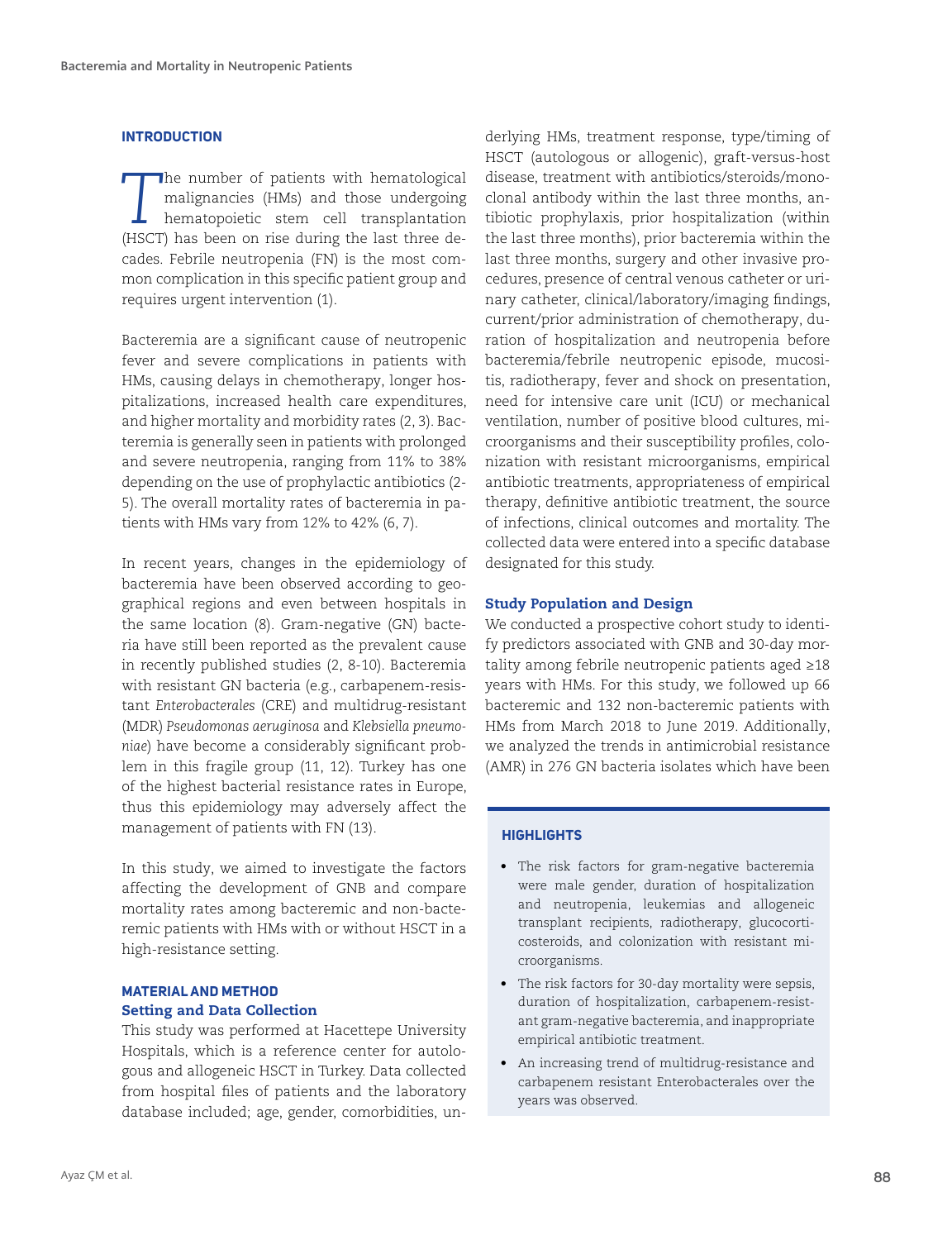screened between January 2010-June 2019. Recurrent episodes of bacteremia for the same patient were excluded.

## **Definitions**

Neutropenia was defined as an absolute neutrophil count of  $<$ 500 cells/mm $^3$  (1). Sepsis was defined as having a systolic pressure <90 mmHg with dysregulated host response to infection. Septic shock was characterized as sepsis associated with hypotension and perfusion abnormalities despite adequate fluid replacement or the need for vasoactive drugs (14). Bacteremia was defined as laboratory-confirmed isolation of at least one GN bacteria from blood samples in a patient with signs/symptoms of infections (15). If the source of bacteremia was unknown, this was named primary bacteremia, if known this was named secondary bacteremia.

*Enterobacterales* and non-fermenting GN bacteria including *P. aeruginosa*, *Acinetobacter baumannii*, and *Stenotrophomonas maltophilia* were considered to be MDR or extensively drug-resistant (XDR) according to the previously described criteria (16).

Appropriate empirical therapy was considered when the patient received at least one in vitro active antimicrobial agent before susceptibility results were available. Death was considered to be related to the bacteremia if it occurred before the resolution of symptoms or signs and there was no other explanation. In accordance with the local protocol, patients with expected neutropenia over seven days received prophylaxis with a fluoroquinolone.

#### Microbiological Methods

Blood samples were analyzed with the BACTEC™ 9240 (Becton–Dickinson, USA) until 2012, with the BacT/ALERT® 3D system (bioMérieux, France) between 2013-2017 and BACTEC™ FX (BD Diagnostics, USA) thereafter, with an incubation period of 5 days.

Microbial identification was performed by using BD Phoenix™ system (Becton-Dickinson, USA) until 2012. From 2013 to 2017, isolate identity was confirmed by Vitek® MS (bioMérieux, France) and as of 2018 by MALDI Biotyper® (Bruker Daltonics, USA).

Minimum inhibitory concentrations (MICs) were determined by BD Phoenix™ system (Becton-Dickinson, USA) until 2012, Vitek® 2 Compact automated system (bioMérieux, France) during 2013–2017 and BD Phoenix™ M50 (Becton-Dickinson, USA) thereafter.

Kirby-Bauer disk diffusion test was used for the determination of antimicrobial susceptibilities of the non-fermenting GN bacteria, except *P. aeruginosa*. Gradient test (bioMérieux, France) was used for the confirmation of carbapenem resistance according to the manufacturer's instructions. The susceptibility of isolates for colistin was performed by using Sensititre™ broth microdilution panels (Thermo Fisher Scientific, USA).

Before 2017, all results were interpreted according to the Clinical and Laboratory Standards Institute (CLSI) and after 2017 according to European Committee on Antimicrobial Susceptibility Testing (EU-CAST) guidelines.

Quality assurance was performed by concurrently testing CLSI-recommended quality control (QC) reference strains (*Escherichia coli* ATCC 25922, *Staphylococcus aureus* ATCC 25213). All QC results were within published acceptable ranges.

#### Statistical Analysis

Values were expressed as the means  $\pm$  standard deviations and median and interquartile range (IQR) for continuous variables, whereas nominal variables were presented as numbers and percentages. Variables in this study were selected based on theoretically based hypotheses, together with the results demonstrated in previous studies. Continuous variables were compared by Student's t-test or Mann-Whitney U test. Categorical variables were evaluated with Pearson's chi-square or Fisher's exact test. Odds ratios and 95% confidence intervals were calculated to assess the strength of any association. The statistical significance was defined as a *p* value of <0.05. Variables associated with GNB and mortality in univariate analysis (*p*≤0.10) were included in the backward stepwise logistic regression model to identify independent factors for GNB and mortality. The Hosmer-Lemeshow test assessed the goodness of fit of the multivariate models. Variables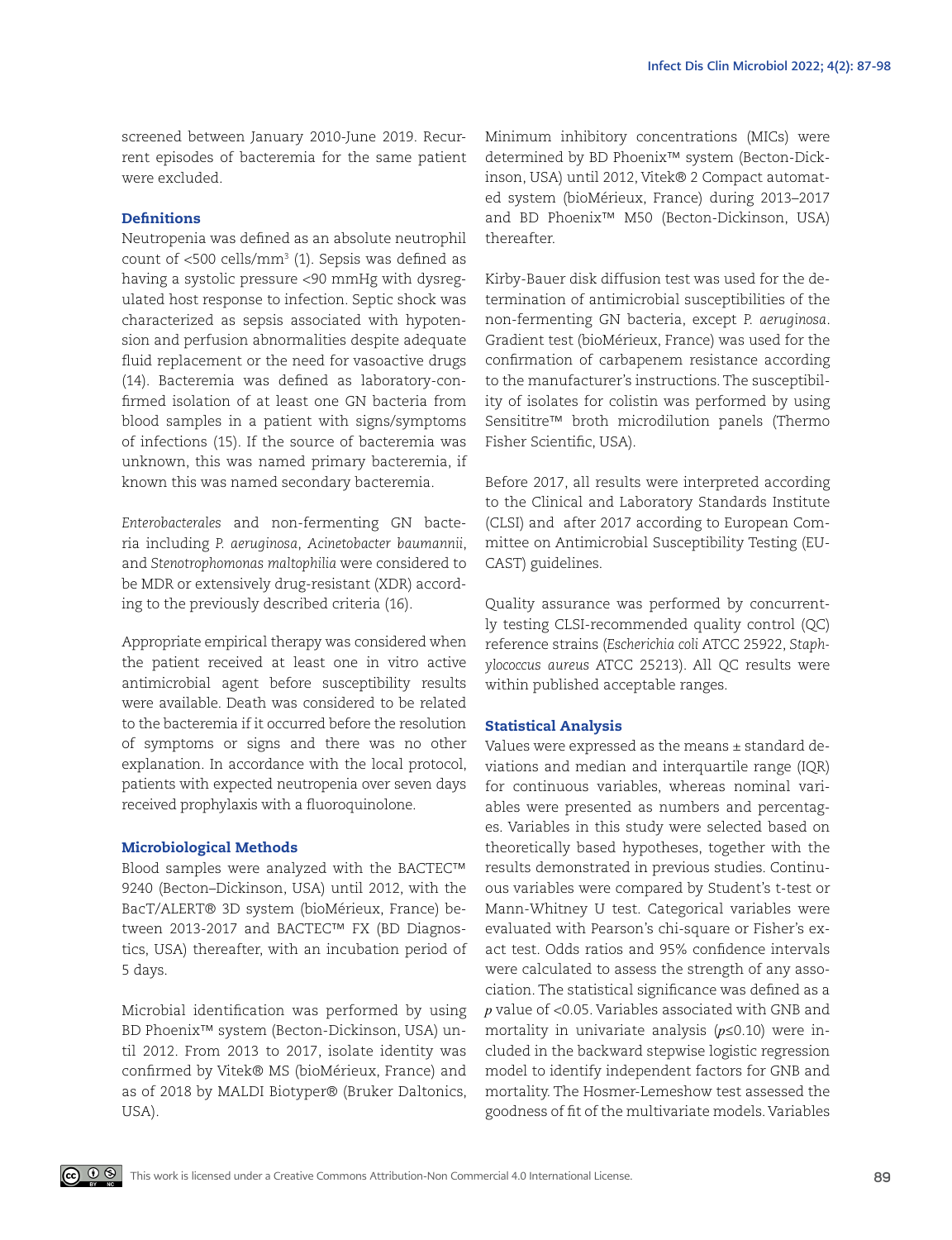**Table 1.** Basic demographics of the patients.

| Characteristics                          | <b>Total</b>                              | $p^*$              |
|------------------------------------------|-------------------------------------------|--------------------|
| Age, years (mean, SD)                    | $53.8 \pm 15.21$                          |                    |
| Bacteremic                               | $53.1 \pm 15.55$                          | 0.60 <sup>a</sup>  |
| Non-bacteremic                           | $54.2 \pm 15.08$                          |                    |
| Gender (N, %)                            |                                           |                    |
| Bacteremic female/male                   | 18 (27.3) / 48 (72.7)                     |                    |
| Non-bacteremic female/male               | 51 (38.6) / 81 (61.4)                     | 0.11 <sup>b</sup>  |
| Comorbidities (N, %)                     |                                           |                    |
| Hypertension                             | 39 (19.6)                                 |                    |
| Coroner artery disease                   | 37 (18.7)                                 |                    |
| Diabetes mellitus                        | 26(13)                                    |                    |
| Thyroid gland disorders                  | 26(13)                                    | $0.25^{b}$         |
| Solid tumor or HMs history               | 20(10.1)                                  |                    |
| Chronic pulmonary disease                | 12(6)                                     |                    |
| <b>Renal disease</b>                     | 11(5.5)                                   |                    |
| Underlying HMs (N, %)                    |                                           |                    |
| Acute myeloid leukemia                   | 63 (31.8)                                 |                    |
| Acute lymphoblastic leukemia             | 16(8.1)                                   |                    |
| Non-Hodgkin's lymphoma                   | 54 (27.3)                                 |                    |
| Hodgkin's lymphoma                       | 9(4.5)                                    |                    |
| Multiple myeloma                         | 38 (19.2)                                 |                    |
| Myelodysplastic syndrome                 | 3(1.5)                                    | 0.07 <sup>c</sup>  |
| Chronic lymphoblastic leukemia           | 5(2.5)                                    |                    |
| Chronic myeloid leukemia                 | 3(1.5)                                    |                    |
| Aplastic anemia                          | 5(2.5)                                    |                    |
| Large granular lymphocytic leukemia      | 2(1)                                      |                    |
| Treatment response (N, %)                |                                           |                    |
| Complete remission                       | 79 (39.9)                                 |                    |
| Not complete remission                   | 98 (49.5)                                 | 0.06 <sup>b</sup>  |
| Could not be evaluated                   | 21(10.6)                                  |                    |
| HSCT features (N, %)                     |                                           |                    |
| HSCT present/absent                      | 107 (54) / 91 (46)                        | 0.76 <sup>b</sup>  |
| Autologous-HSCT /Allogeneic-HSCT         | 67 (62.6) / 40 (37.4)                     | 0.003 <sup>b</sup> |
| Graft-versus-host disease present/absent | 10 (9.3) / 90 (84.1)<br>0.13 <sup>c</sup> |                    |

SD: Standard deviation, HMs: Hematological malignancies, HSCT: Hematopoietic stem cell transplantation.

**a:** Student t-test, **b:** Pearson's chi-square test, **c:** Fisher's test.

*P* value shows a statistical difference between bacteremic and non-bacteremic patients.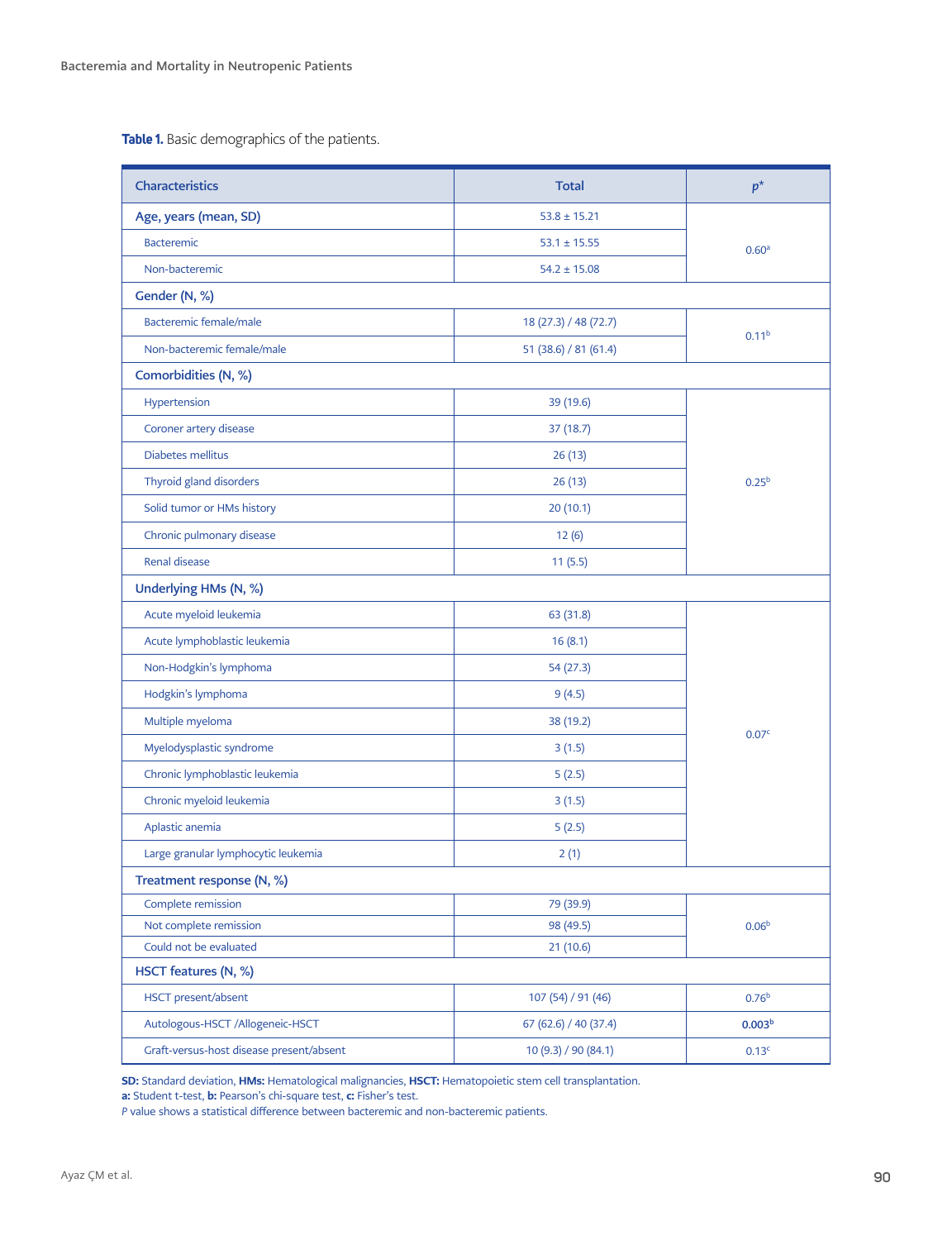

**Figure 1.** Antimicrobial resistance profiles in gram-negative bacteria between 2010 and 2019.

were not included in the regression model when *p* values were highly significant or had a positive correlation with other variables. The Kruskal-Wallis test was used to calculate the ratios between resistance profiles that changed between years. The Jonckheere-Terpstra test was used to evaluate the changing trends between these ratios. The Statistical Package for Social Sciences (SPSS) version 24.0 (IBM Corp., USA) was used for all statistical analysis.

#### **RESULTS**

Data of 66 bacteremic and 132 non-bacteremic controls with HMs were analyzed. One hundred and twenty-nine (65.2%) of the patients were male. The mean age was 53.83±15.21 years (Table 1).

The patients were stratified into three groups according to their underlying malignancies and/or HSCT status as follows:

**Group 1:** Leukemias (acute myeloid and lymphocytic leukemia) and allogeneic transplant recipients,

**Group 2:** Lymphomas (Non-Hodgkins's and Hodgkin's lymphoma),

**Group 3:** Others (multiple myeloma, chronic myeloid and lymphocytic leukemia, large granular lymphocytic leukemia, myelodysplastic syndrome, aplastic anemia).

There was a significant difference between the number of bacteremic and non-bacteremic patients in these three groups (p=0.001). Post-hoc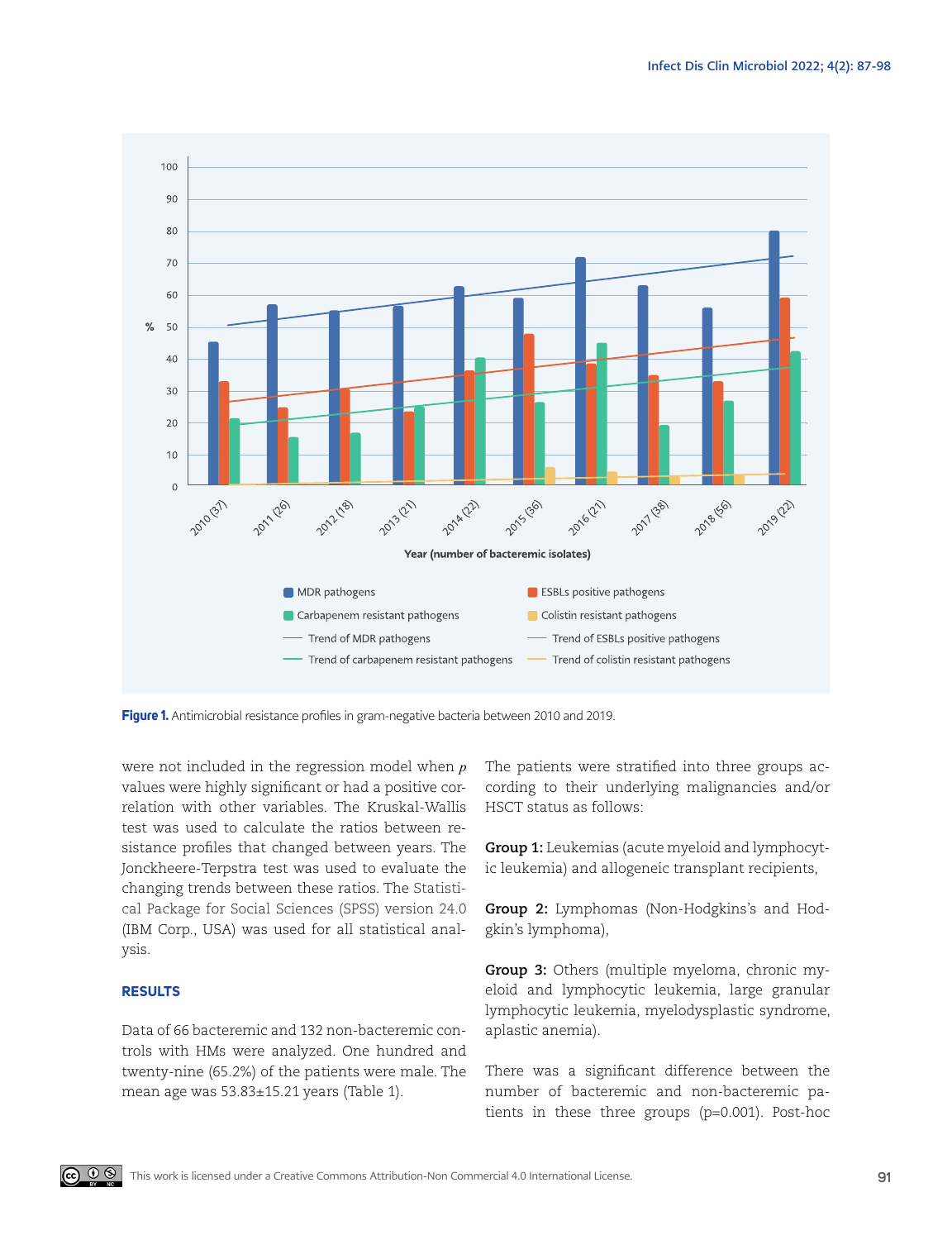| <b>Characteristics</b>                                               | <b>Non-bacteremic controls</b><br>$(N/\%)$ | <b>Bacteremic patients</b><br>$(N/\%)$ | p                    |
|----------------------------------------------------------------------|--------------------------------------------|----------------------------------------|----------------------|
| Duration of hospitalization before febrile neutropenic episode, days | 13 (IQR: 5.7-18.2)                         | 19 (IQR: 14.5-44.4)                    | < 0.001 <sup>a</sup> |
| Duration of neutropenia before febrile neutropenic episode, days     | 2 (IQR: 2.1-5.4)                           | 5 (IQR: 2.6-10.2)                      | < 0.001 <sup>a</sup> |
| Presence of central venous catheter                                  | 55 (48)                                    | 21(33.3)                               | 0.06 <sup>b</sup>    |
| Presence of urinary catheter                                         | 6(4)                                       | 8(12.1)                                | 0.07 <sup>c</sup>    |
| Chemotherapy                                                         | 117 (88.6)                                 | 62 (93.9)                              | 0.23 <sup>b</sup>    |
| Radiotherapy                                                         | 5(4)                                       | 9(13.6)                                | 0.02 <sup>c</sup>    |
| Receiving glucocorticosteroids                                       | 57(43)                                     | 36 (54)                                | 0.008 <sup>b</sup>   |
| Receiving monoclonal antibody                                        | 47 (23)                                    | 20(30)                                 | 0.08 <sup>b</sup>    |
| Receiving total parenteral nutrition                                 | 11(8)                                      | 9(13.6)                                | 0.24 <sup>b</sup>    |
| <b>Transfusion history</b>                                           | 122 (92)                                   | 64 (97)                                | 0.34 <sup>c</sup>    |
| Prior hospitalizations within the last 90 days                       | 84 (64)                                    | 46 (70)                                | 0.39 <sup>b</sup>    |
| Prior ICU stay within the last 90 days                               | 1(1)                                       | 9(13.6)                                | <0.001 <sup>c</sup>  |
| Prior major surgery within the last 30 days                          | 6(4)                                       | 5(7)                                   | 0.51 <sup>c</sup>    |
| Prior bacteremia within the last 90 days                             | 10(8)                                      | 12 (18)                                | 0.02 <sup>b</sup>    |
| Prior antibiotic use within the last 30 days                         | 40(30.3)                                   | 59 (89.4)                              | < 0.001 <sup>b</sup> |
| Beta-lactam + BLI                                                    | 9(9.7)                                     | 21(35.5)                               | < 0.001 <sup>b</sup> |
| Cephalosporins                                                       | 5(5.3)                                     | 6(10.1)                                | 0.07 <sup>b</sup>    |
| Carbapenems                                                          | 11(11.9)                                   | 19 (32.2)                              | < 0.001 <sup>b</sup> |
| Teicoplanin/vancomycin/linezolide/daptomycin                         | 11 (11.9)                                  | 10(16)                                 | < 0.001 <sup>b</sup> |
| Fluoroquinolone prophylaxis                                          | 83 (62.9)                                  | 45 (69.2)                              | 0.38 <sup>b</sup>    |
| <b>Mucositis</b>                                                     | 35(26)                                     | 12(18.2)                               | 0.19 <sup>b</sup>    |
| Colonization with resistant microorganism                            | 13(9.8)                                    | 16 (24.2)                              | 0.007 <sup>b</sup>   |
| <b>Treatment</b>                                                     |                                            |                                        |                      |
| <b>Empirical treatment</b>                                           |                                            |                                        |                      |
| Carbapenems                                                          | 95 (72)                                    | 55 (83.3)                              | 0.08 <sup>b</sup>    |
| Piperacillin-tazobactam                                              | 30(22.7)                                   | 11(16.7)                               | 0.32 <sup>b</sup>    |
| Cephalosporins                                                       | 7(6.1)                                     |                                        | 0.05 <sup>c</sup>    |
| Colistin-containing regimens                                         | 1(0.8)                                     | 6(9.1)                                 | 0.006 <sup>c</sup>   |
| Targeted treatment                                                   |                                            |                                        |                      |
| Carbapenems                                                          | 106 (81)                                   | 40 (65.6)                              | 0.02 <sup>b</sup>    |
| Piperacillin-tazobactam                                              | 16 (12.2)                                  | 8(13.2)                                | 0.86 <sup>b</sup>    |
| Cephalosporins                                                       | 7(5.3)                                     | 9(14.1)                                | 0.03 <sup>b</sup>    |
| Colistin combination                                                 | 11(8.4)                                    | 12 (18.8)                              | 0.03 <sup>b</sup>    |
| Aminoglycoside combination                                           | ÷                                          | 5(7.6)                                 | 0.004c               |

**Table 2.** Comparison of characteristics in bacteremic patients to non-bacteremic controls.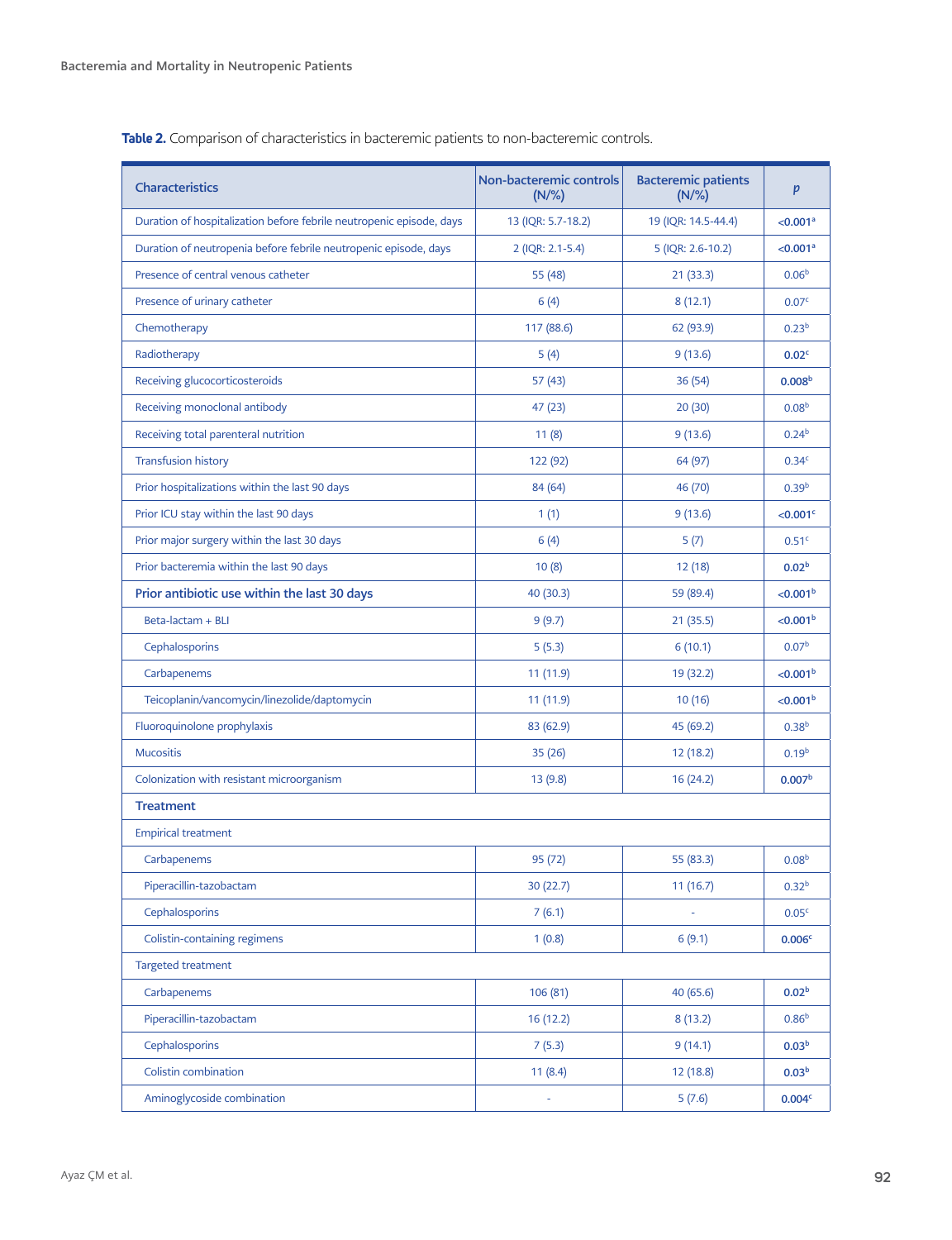| (Continued to Table 2) |  |  |  |
|------------------------|--|--|--|
|------------------------|--|--|--|

| Antibiotic change         | 32(24.2)       | 33(50)         | < 0.001 <sup>b</sup> |
|---------------------------|----------------|----------------|----------------------|
| Antibiotic duration, days | 10 (IQR: 6-12) | 12 (IQR: 9-17) | < 0.001 <sup>a</sup> |
| Nephrotoxicity            | ٠              | 5(7.6)         | 0.004 <sup>c</sup>   |
| Need for ICU              | 21(15.9)       | 27(40.9)       | < 0.001 <sup>b</sup> |
| <b>Sepsis</b>             | 9(6.8)         | 13(19.7)       | 0.007 <sup>b</sup>   |
| Septic shock              | 6(4.5)         | 8(12.1)        | 0.07 <sup>c</sup>    |
| <b>Intubation</b>         | 17 (12.9)      | 21(31.8)       | 0.001 <sup>b</sup>   |
| <b>Outcomes</b>           |                |                |                      |
| All-cause mortality       | 33(25)         | 31(47)         | < 0.001 <sup>b</sup> |
| 7-day mortality           | 4(3)           | 12(18.2)       | < 0.001 <sup>b</sup> |
| 14-day mortality          | 8(6.1)         | 17(25.8)       | < 0.001 <sup>b</sup> |
| 30-day mortality          | 14 (10.6)      | 20(30.3)       | 0.001 <sup>b</sup>   |

IQR: Interquartile range, ICU: Intensive care unit, BLI: Beta-lactames inhibitors. a: Mann-Whitney U test, b: Pearson's chi-square test, c: Fisher's test.



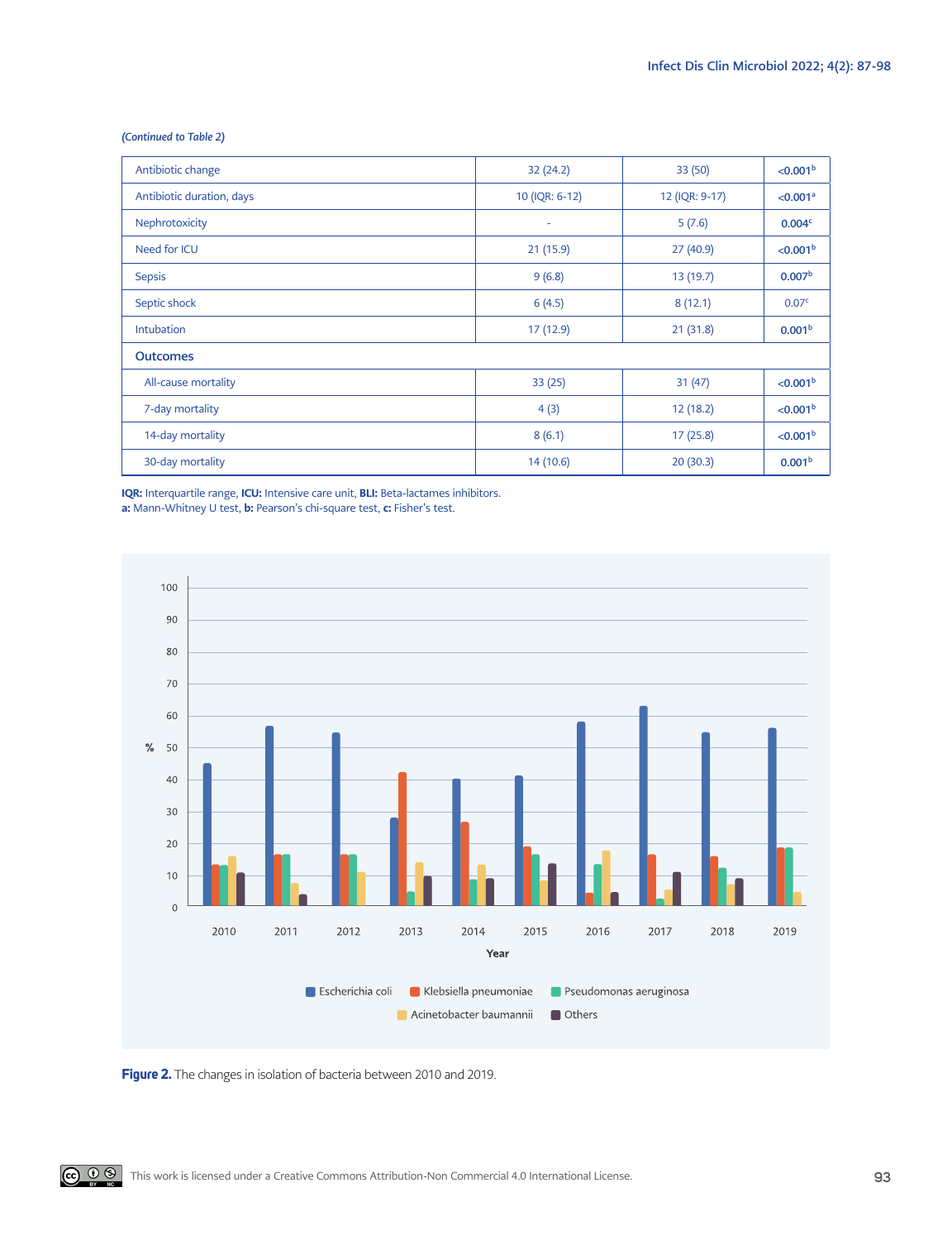|           | <b>Table 3.</b> Microbiological characteristics of bacteremic |  |
|-----------|---------------------------------------------------------------|--|
| patients. |                                                               |  |

| <b>Characteristics</b>                 | $N$ (%)   |  |  |  |  |
|----------------------------------------|-----------|--|--|--|--|
| Distribution of Gram-negative bacteria |           |  |  |  |  |
| Escherichia coli                       | 40 (57.1) |  |  |  |  |
| Klebsiella pneumoniae                  | 13 (18.6) |  |  |  |  |
| Pseudomonas aeruginosa                 | 9(12.9)   |  |  |  |  |
| Acinetobacter baumannii                | 4(5.7)    |  |  |  |  |
| Others*                                | 4(5.7)    |  |  |  |  |
| <b>Culture results</b>                 |           |  |  |  |  |
| Monomicrobial infection                | 60 (90.9) |  |  |  |  |
| Polymicrobial infection                | 6(9.1)    |  |  |  |  |
| <b>Patient location</b>                |           |  |  |  |  |
| Inpatient                              | 61 (93)   |  |  |  |  |
| Outpatient                             | 5(7)      |  |  |  |  |
| Source of bacteremia                   |           |  |  |  |  |
| Presumed gastrointestinal tract        | 56 (79.1) |  |  |  |  |
| <b>Urinary tract</b>                   | 4(5.6)    |  |  |  |  |
| Catheter                               | 5(7)      |  |  |  |  |
| <b>Respiratory tract</b>               | 4(5.6)    |  |  |  |  |
| Skin and soft tissue                   | 1(1.4)    |  |  |  |  |
| Susceptibility profile of isolates     |           |  |  |  |  |
| <b>ESBLs negative</b>                  | 36 (55.5) |  |  |  |  |
| <b>ESBLs positive</b>                  | 29 (44.6) |  |  |  |  |
| Carbapenem resistance                  | 23(33.3)  |  |  |  |  |

ESBLs: Extended-spectrum beta-lactamases. \**Moraxella osloensis* (n=1).

analysis showed that the difference was due to the higher rate of bacteremia in leukemia and allogeneic transplant recipients.

When bacteremic and non-bacteremic patients were compared, the duration of hospitalization and neutropenia before the febrile neutropenic episode were both longer in the former group (19 [IQR:14.5- 44.4] vs 13 [IQR: 5.7-18.2] days and 5 [IQR: 2.6-10.2] vs 2 [IQR: 2.1-5.4] days respectively). Prior antibiotic exposure particularly to beta-lactamase inhibitor combinations and carbapenems during the past 30

days was more frequent in the bacteremic group (Table 2).

Seventy GN bacteria caused 66 bacteremic episodes. The majority of bacteremic episodes were monomicrobial (n=60, 90.9%). *E. coli* was the most common species (n=40; 57.1%). Polymicrobial episodes included isolation of two different bacteria (*E. coli* + *P. aeruginosa* in two patients, *E. coli* + *K. pneumoniae* in two patients, *E. coli* + *Enterococcus faecium* in one patient and *P. aeruginosa* + *Clostridium* spp. in one patient) (Table 3).

In 13.6% of the bacteria, production of extended-spectrum beta-lactamases (ESBLs) and carbapenem resistance were detected concurrently. The initial empirical antibacterial treatment was appropriate in 58 (87.9%) patients. More antibiotic changes were made in bacteremic patients as compared with non-bacteremic controls (The antibiotic change was made in 33 (50.0%) of 66 bacteremic patients (50.0% vs 24.2%, *p*<0.001) (Table 2). The reasons for the change in bacteremic cases were de-escalation in 16 (24.2%) patients; clinical failure in 7 (10.6%); suspected other infections in 5 (7.6%) side effects in 1 (1.5%) replaced due to and in-vitro resistance in 4 (6.1%). In the control group, antibiotic changes were made per clinical and laboratory results and suspicion of other infectious foci.

Six (9.1%) of 66 patients with bacteremia never received active antibiotic treatment because they died before the availability of susceptibility results. Prolonged meropenem infusion was administered in 16 (8.1%) patients.

All-cause mortality was 47.0% vs 25.0% in cases of GNB, compared to non-bacteremic controls (*p*<0.001). Seven-day mortality was also higher in cases of GNB (18.2%) than in the control group (3.0%, *p*<0.001). Fourteen-day and thirty-day mortality were 25.8% and 30.3% in cases of GNB and, 6.1% and 10.6%, in non-bacteremic controls, respectively (*p*<0.001, *p*=0.001) (Table 2).

Univariable and multivariable analysis of factors associated with 30-day mortality in bacteremic patients were shown in Table 5.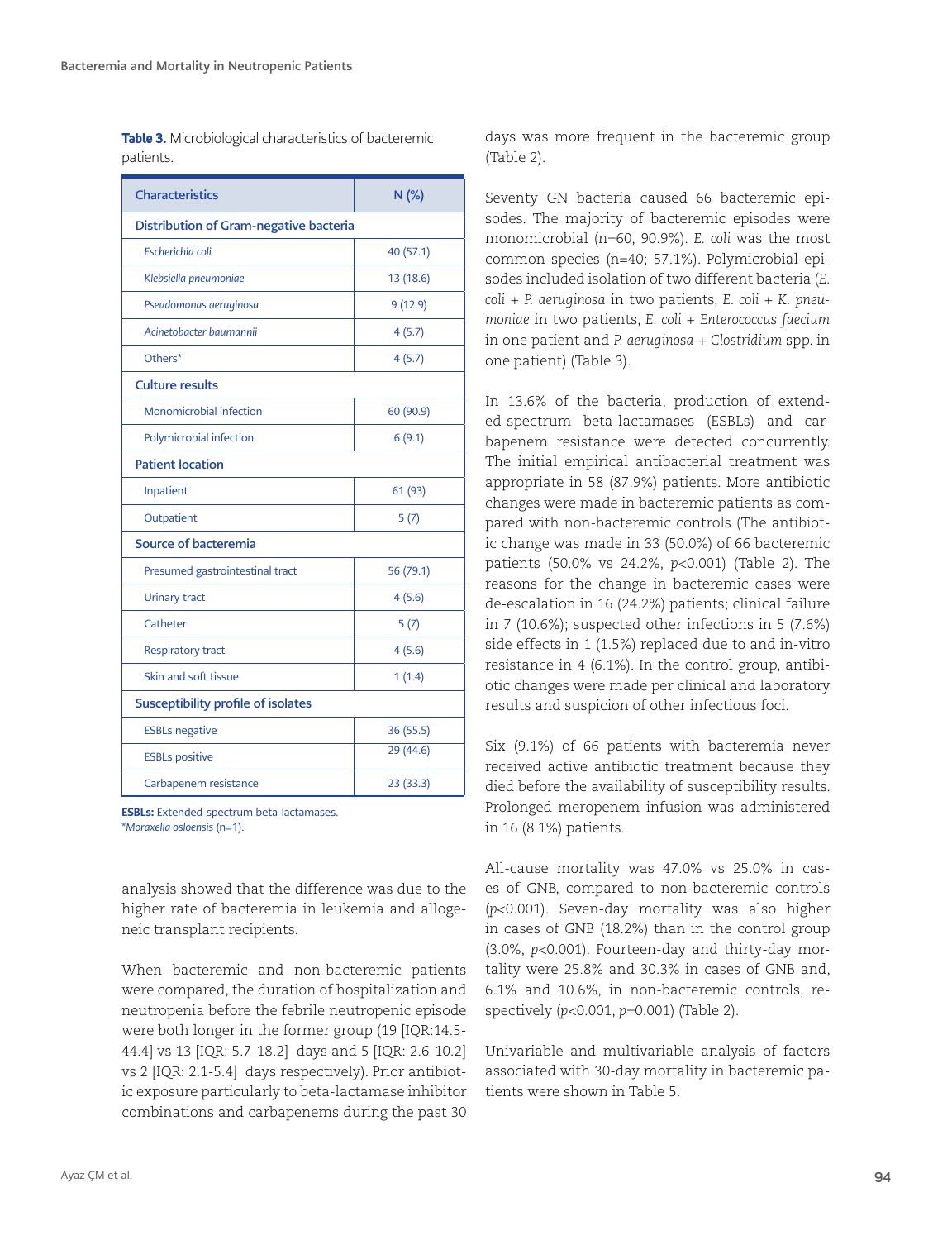| <b>Characteristics</b>                                                  |       | Univariable analysis |                         |           | Multivariable analysis |       |  |
|-------------------------------------------------------------------------|-------|----------------------|-------------------------|-----------|------------------------|-------|--|
|                                                                         |       | 95% CI               | p                       | <b>OR</b> | 95% CI                 | p     |  |
| Male gender                                                             | 1.68  | $(0.88 - 3.2)$       | 0.11 <sup>a</sup>       | 2.69      | $(1.22 - 5.93)$        | 0.02  |  |
| Underlying HMs <sup>#</sup>                                             | ٠     | ä,                   | 0.001 <sup>a</sup>      | ä,        | ٠                      |       |  |
| Other                                                                   | 1.0   | ÷.                   | ä,                      | ٠         | ä,                     |       |  |
| Lymphomas                                                               | 2.40  | $(0.91 - 6.33)$      | 0.08                    | 2.39      | $(0.83 - 6.87)$        | 0.11  |  |
| Leukemias and allogeneic transplant recipients                          | 5.11  | $(2.07 - 12.62)$     | < 0.001                 | 3.20      | $(1.12 - 9.0)$         | 0.03  |  |
| Treatment response <sup>#</sup>                                         | 1.83  | $(0.97 - 3.42)$      | 0.06 <sup>a</sup>       |           |                        |       |  |
| Duration of hospitalization before febrile neutropenic<br>episode, days | 1.07  | $(1.01 - 1.13)$      | < 0.001 <sup>b</sup>    | 1.09      | $(1.03 - 1.15)$        | 0.005 |  |
| Duration of neutropenia before febrile neutropenic episode,<br>days     | 1.09  | $(1.03 - 1.16)$      | < 0.001 <sup>b</sup>    | 1.10      | $(1.03 - 1.18)$        | 0.005 |  |
| Radiotherapy                                                            | 4.01  | $(1.29 - 12.50)$     | 0.02 <sup>c</sup>       | 3.62      | $(0.94 - 13.94)$       | 0.06  |  |
| Receiving glucocorticosteroids                                          | 2.24  | $(1.23 - 4.10)$      | 0.008 <sup>a</sup>      | 3.47      | $(1.66 - 7.25)$        | 0.01  |  |
| Prior bacteremia within the last 90 days <sup>#</sup>                   | 2.71  | $(1.10 - 6.66)$      | 0.02 <sup>a</sup>       | 2.70      | $(0.90 - 8.02)$        | 0.07  |  |
| Prior ICU stay within the last 90 days                                  | 20.69 | $(2.56 - 167.11)$    | $<$ 0.001 $\textdegree$ | $\star$   |                        |       |  |
| Colonization with resistant microorganism                               | 2.75  | $(1.34 - 5.67)$      | 0.007a                  | 3.02      | $(1.13 - 8.10)$        | 0.03  |  |
| Prior antibiotic use within the last 30 days                            | 19.37 | $(8.15 - 46.13)$     | < 0.001 <sup>a</sup>    |           | $\star$                |       |  |

**Table 4.** Univariable and multivariable analysis of factors associated with GN bacteremia in neutropenic patients compared to non-bacteremic controls.

OR: Odds ratio, CI: Confidence interval, HMs: Hematological malignancies, HSCT: Hematopoietic stem cell transplantation, ICU: Intensive care unit. a: Pearson's chi-square test, b: Mann-Whitney U test, c: Fisher's test.

# We did not find significance as a result of multivariate analysis. \* Highly significant. Hosmer-Lemeshow test's *p* value was 0.60.

An increasing AMR rate in GNB has been observed in our center over the years. While there was no significant change in ESBLs-producing *E. coli* and *K. pneumoniae* (*p*=0.32) and resistance to carbapenems in GNB (*p*=0.10), an increasing trend was observed in MDR bacteria (*p*=0.03) and CRE (*p*=0.02). The changes in isolation of bacteria and AMR rates over the years in patients with HMs were displayed in Figure 1-2, respectively.

## **DISCUSSION**

In this prospective study with neutropenic HMs patients, we identified factors associated with GNB and 30-day mortality; and we found higher overall, 7-day, 14-day and 30-day mortality rates in these patients.

In our study, the percentage of ESBLs-producing Enterobacterales was 44.6%; CRE were isolated in

33.3% and in 13.6% of the bacterial growths, ESBLs positivity and carbapenem resistance were present together. The recent data from World Health Organization indicated that Turkey is one of the countries with high AMR rates along with Greece, Italy and other Eastern European countries (13). This epidemiology may be related to the fact that current established empirical antibiotic regimens may not cover the resistant bacteria leading to worse clinical outcomes that may occur in patients with FN. Therefore, the choice of empirical treatment should be modified per local epidemiologic data and the individual risk factors for resistant GNB.

In the current study, bacteremic patients were more frequently exposed to antibiotics before the bacteremic episode. Except for cephalosporins, all other antibiotics were used significantly more in these patients. Prior antibiotic use was not detailed in most studies conducted, and it was stated as 'antibiotic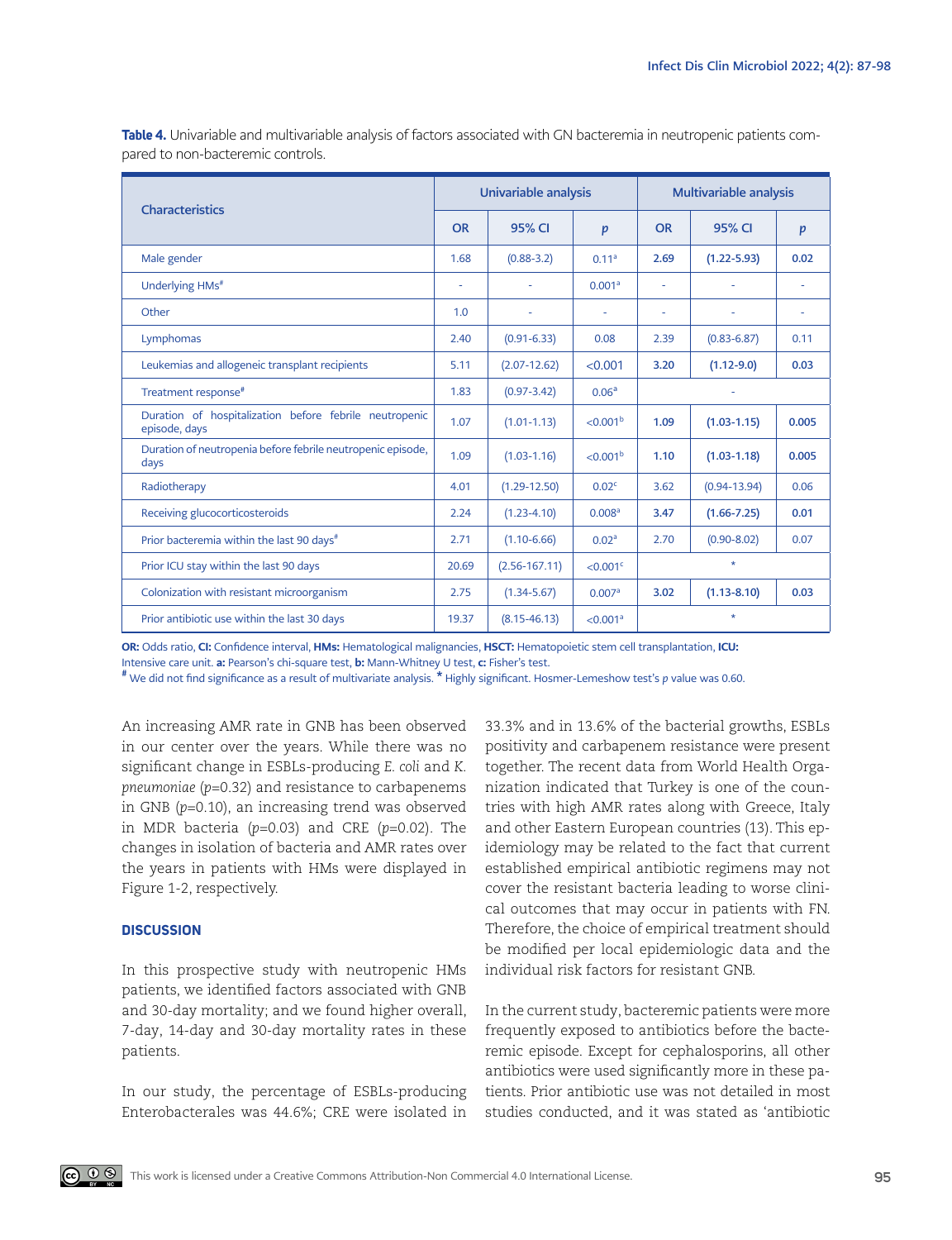| Characteristics                                                         | Univariable analysis of 30-day<br>mortality |                   |                      | Multivariable analysis of 30-day<br>mortality |                  |                  |
|-------------------------------------------------------------------------|---------------------------------------------|-------------------|----------------------|-----------------------------------------------|------------------|------------------|
|                                                                         | <b>OR</b>                                   | 95% CI            | p                    | <b>OR</b>                                     | 95% CI           | $\boldsymbol{p}$ |
| Graft-versus-host disease                                               | 30.87                                       | $(2.03 - 441.8)$  | 0.01 <sup>a</sup>    | ä,                                            |                  |                  |
| <b>Treatment response</b>                                               | 18.17                                       | $(2.24 - 147.5)$  | 0.001 <sup>b</sup>   |                                               |                  |                  |
| Presence of urinary catheter                                            | 24.23                                       | $(2.72 - 212.2)$  | 0.001 <sup>a</sup>   | ÷,                                            |                  |                  |
| Chemotherapy                                                            | 0.23                                        | $(0.09 - 0.64)$   | 0.006 <sup>a</sup>   | 0.05<br>$(0.004 - 0.64)$<br>0.02              |                  |                  |
| <b>Sepsis</b>                                                           | 5.46                                        | $(1.50 - 19.84)$  | 0.01 <sup>a</sup>    | 6.07                                          | $(1.25 - 29.34)$ | 0.02             |
| Septic shock                                                            | 25.67                                       | $(6.66 - 98.94)$  | < 0.001 <sup>a</sup> | $\star$                                       |                  |                  |
| Carbapenem resistant GNB                                                | 3.36                                        | $(1.11 - 10.16)$  | 0.03 <sup>b</sup>    | 3.42<br>$(1.09 - 9.12)$<br>0.02               |                  |                  |
| Receiving colistin as a targeted therapy                                | 8.4                                         | $(2.10 - 33.53)$  | 0.002 <sup>a</sup>   |                                               |                  |                  |
| Need for ICU                                                            | 90.25                                       | $(10.51 - 775.1)$ | < 0.001 <sup>b</sup> | $\star$                                       |                  |                  |
| <b>Intubation</b>                                                       | 59.52                                       | $(12.02 - 294.5)$ | < 0.001 <sup>b</sup> | $\star$                                       |                  |                  |
| Duration of hospitalization before febrile<br>neutropenic episode, days | 1.02                                        | $(1.01 - 1.05)$   | 0.002c               | 1.02                                          | $(1.01 - 1.05)$  | 0.01             |
| Appropriate empirical treatment                                         | 0.11                                        | $(0.02 - 0.59)$   | 0.008 <sup>a</sup>   | 0.06                                          | $(0.004 - 0.80)$ | 0.03             |

**Table 5.** Univariable and multivariable analysis of factors associated with 30-day mortality in bacteremic patients.

OR: Odds ratio, CI: Confidence interval, GNB: Gram-negative bacteria, ICU: Intensive care unit.

a: Fisher's test, b: Pearson's chi-square test, c: Mann-Whitney U test.

\*Positive correlation with sepsis. Hosmer-Lemeshow test' *p* value was 0.54.

Hosmer-Lemeshow test's *p* value was 0.54.

exposure' as a general expression. Previous antibiotic exposure, especially broad-spectrum antibiotics, is a well-known risk factor for the development of both bacteremia and AMR (2, 6, 7, 11, 18). It has been found that recent teicoplanin/ vancomycin/ linezolide/ daptomycin exposure was also associated with the development of GNB like other antibiotics for GN infections. This has been demonstrated in other studies in which the use of antibiotics was similarly detailed (11, 20). Additionally, empirical antibiotics included more frequent colistin-containing regimens, the duration of antibiotic treatment was longer, antibiotic changes were more frequent, the use of aminoglycosides and colistin in targeted antibiotic regimens and nephrotoxicity were higher.

Studies demonstrated that AML and allogeneic HSCT, prior antibiotic exposure and ICU admission, prolonged duration of hospitalization and neutropenia were risk factors for ESBLs-producing *Enterobacterales* bacteremia (11, 17-21). Having a prior culture that grew MDR microorganisms and receiving glucocorticosteroids were independent risk factors for MDR microorganisms related bacteremia in several studies (11, 22-25). Our results were in accordance with the results of these studies regarding the factors associated with GNB.

Male gender was a factor associated with acquiring GNB in our study. The literature included mixed results in this respect (17, 21, 23, 26). In our study, all-cause mortality was 47.0% in cases of GNB, compared to non-bacteremic controls at 25.0%. Seven-day mortality was also higher in cases of GNB (18.2%). Both 14-day and 30-day mortalities were higher, 25.8% and 30.3%, in cases of GNB, compared to non-bacteremic controls 6.1% and 10.6%, respectively. In studies of assessing mortality in bacte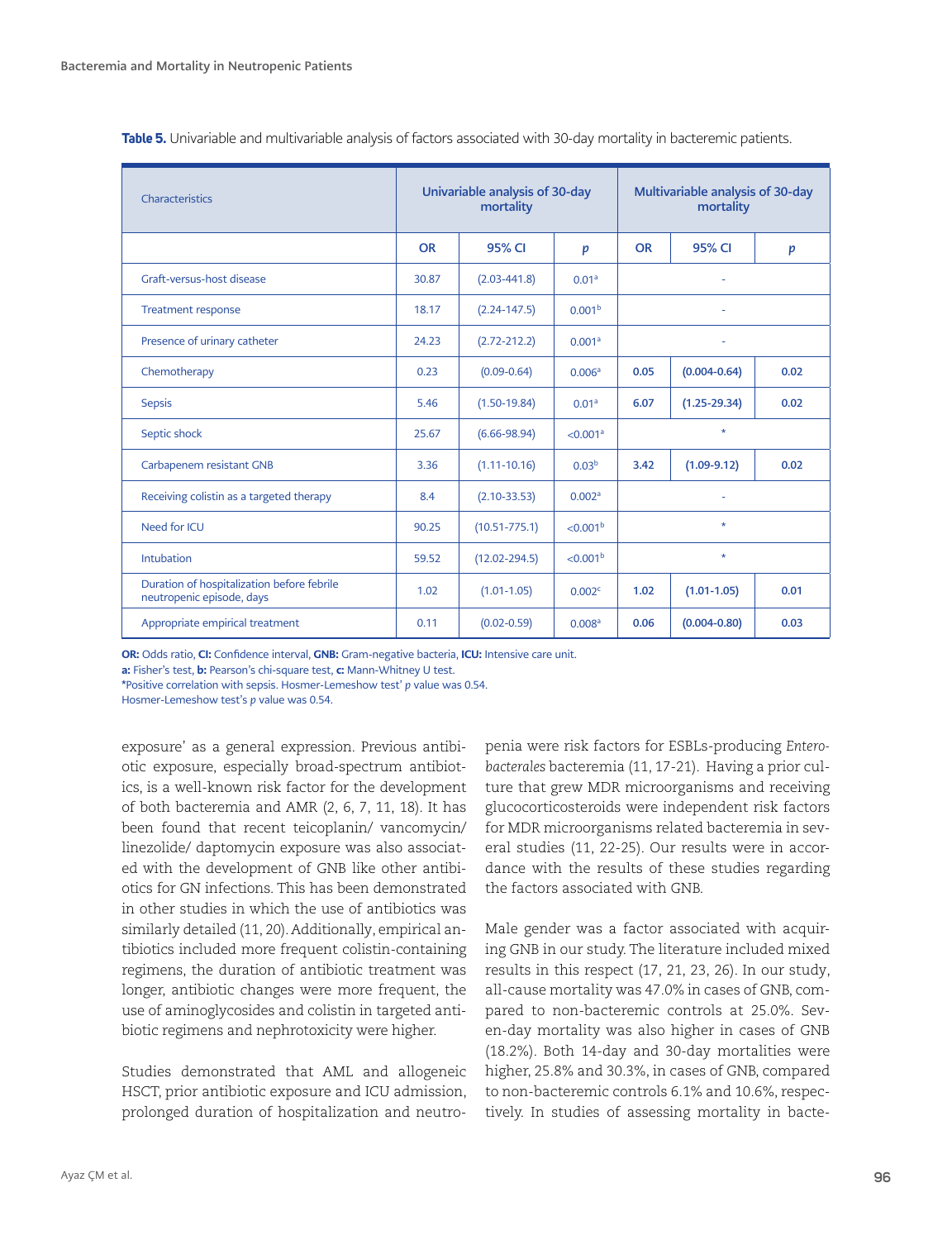remic patients with malignancies, overall and 30 day mortality rates ranged from 20% to 42% (6, 9, 18, 19, 24, 27). Bacteremia due to resistant GNB (6, 11, 17, 19), receiving inappropriate antimicrobial treatment (17, 18), prolonged duration of hospitalization (24), sepsis and related situations (28-30) were significant factors associated with 30-day mortality. The risk factors for mortality detected in our study were similar to previously published reports.

Although chemotherapy-induced neutropenia is a risk factor for both bacteremia and mortality (6, 8, 11, 17) in previous studies, chemotherapy was found to be associated with a decrease in mortality in our study (Table 5). This result was attributed to the improved chemotherapy regimens in recent years.

There are several limitations of our study. These include a single center with a limited number of study population, the short follow-up period despite being a prospective study and the low number of bacteremic patients. In addition, after June 2014, the hospital automation system was changed. This may have caused a loss of information in the retrospective period when AMR was evaluated. Lastly, all antimicrobial susceptibility results were interpreted according to the CLSI until 2017 and EU-CAST guidelines thereafter. This has caused some changes in the AMR definitions (e.g.: MDR, XDR…) due to the MICs values in the guides. However, since the results were reported in line with the guidelines adopted by the hospital laboratory, we had also adapted to this change and made our definitions according to the new guideline.

In conclusion, our results identified several factors associated with GNB and mortality in a high-resistance setting. Applying these factors in a personalized decision-making analysis in febrile neutropenic patients may lead to a better management strategy.

**Ethical Approval:** The Ethics Committee of Hacettepe University School of Medicine approved the study on June 2018 with the decision number of GO 18/219-37.

#### **Informed Consent:** N.A.

**Peer-review:** Externally peer-reviewed

**Author Contributions:** Concept – M.A.; Design – M.A.; C.M.A.; Supervision – G.H.; B.S.; G.H.; Fundings – None; Data Collection and/or Processing – C.M.A.; G.H.; B.S.; G.H.; M.A.; Analysis and/ or Interpretation – C.M.A.; M.A.; Literature Review – C.M.A., M.A.; Writer – C.M.A.; G.H.; B.S.; G.H.; M.A.; Critical Reviews – C.M.A.; G.H.; B.S.; G.H.; M.A..

**Conflict of Interest:** The authors declare no conflict of interest.

**Financial Disclosure:** There are no financial conflicts of interest to disclose.

#### **REFERENCES**

- 1 Klastersky J, de Naurois J, Rolston K, Rapoport B, Maschmeyer G, Aapro M, et al. Management of febrile neutropaenia: ESMO Clinical Practice Guidelines. Ann Oncol. 2016;27(suppl 5):v111-v8. [[CrossRef](https://doi.org/10.1093/annonc/mdw325)]
- 2 Islas-Muñoz B, Volkow-Fernández P, Ibanes-Gutiérrez C, Villamar-Ramírez A, Vilar-Compte D, Cornejo-Juárez P. Bloodstream infections in cancer patients. Risk factors associated with mortality. Int J Infect Dis. 2018;71:59-64. [\[CrossRef\]](https://doi.org/10.1016/j.ijid.2018.03.022)
- 3 Montassier E, Batard E, Gastinne T, Potel G, de La Cochetière MF. Recent changes in bacteremia in patients with cancer: a systematic review of epidemiology and antibiotic resistance. Eur J Clin Microbiol Infect Dis. 2013;32(7):841-50. [\[CrossRef](https://doi.org/10.1007/s10096-013-1819-7)]
- 4 Worth LJ, Slavin MA. Bloodstream infections in haematology: risks and new challenges for prevention. Blood Rev. 2009;23(3):113-22. [\[CrossRef\]](https://doi.org/10.1016/j.blre.2008.10.003)
- 5 Trecarichi EM, Tumbarello M, Spanu T, Caira M, Fianchi L, Chiusolo P, et al. Incidence and clinical impact of extended-spec-

trum-beta-lactamase (ESBL) production and fluoroquinolone resistance in bloodstream infections caused by Escherichia coli in patients with hematological malignancies. J Infect. 2009;58(4):299-307. [\[CrossRef](https://doi.org/10.1016/j.jinf.2009.02.002)]

- 6 Tumbarello M, Spanu T, Caira M, Trecarichi EM, Laurenti L, Montuori E, et al. Factors associated with mortality in bacteremic patients with hematologic malignancies. Diagn Microbiol Infect Dis. 2009;64(3):320-6. [\[CrossRef\]](https://doi.org/10.1016/j.diagmicrobio.2009.02.008)
- 7 Nørgaard M, Larsson H, Pedersen G, Schønheyder HC, Sørensen HT. Risk of bacteraemia and mortality in patients with haematological malignancies. Clin Microbiol Infect. 2006;12(3):217-23. [\[CrossRef](https://doi.org/10.1111/j.1469-0691.2005.01298.x)]
- 8 Marin M, Gudiol C, Ardanuy C, Garcia-Vidal C, Calvo M, Arnan M, et al. Bloodstream infections in neutropenic patients with cancer: differences between patients with haematological malignancies and solid tumours. J Infect. 2014;69(5):417-23. [\[CrossRef](https://doi.org/10.1016/j.jinf.2014.05.018)]